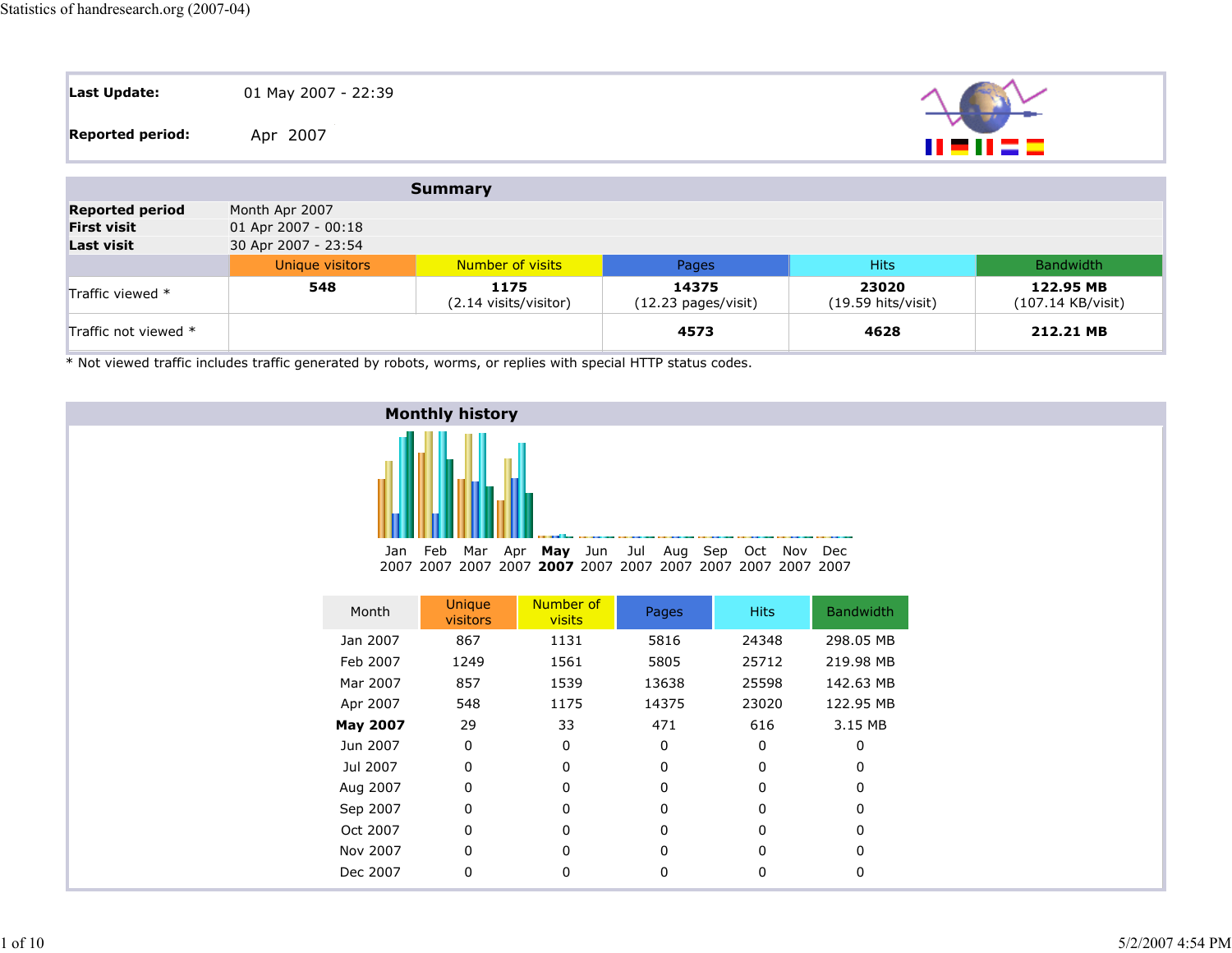

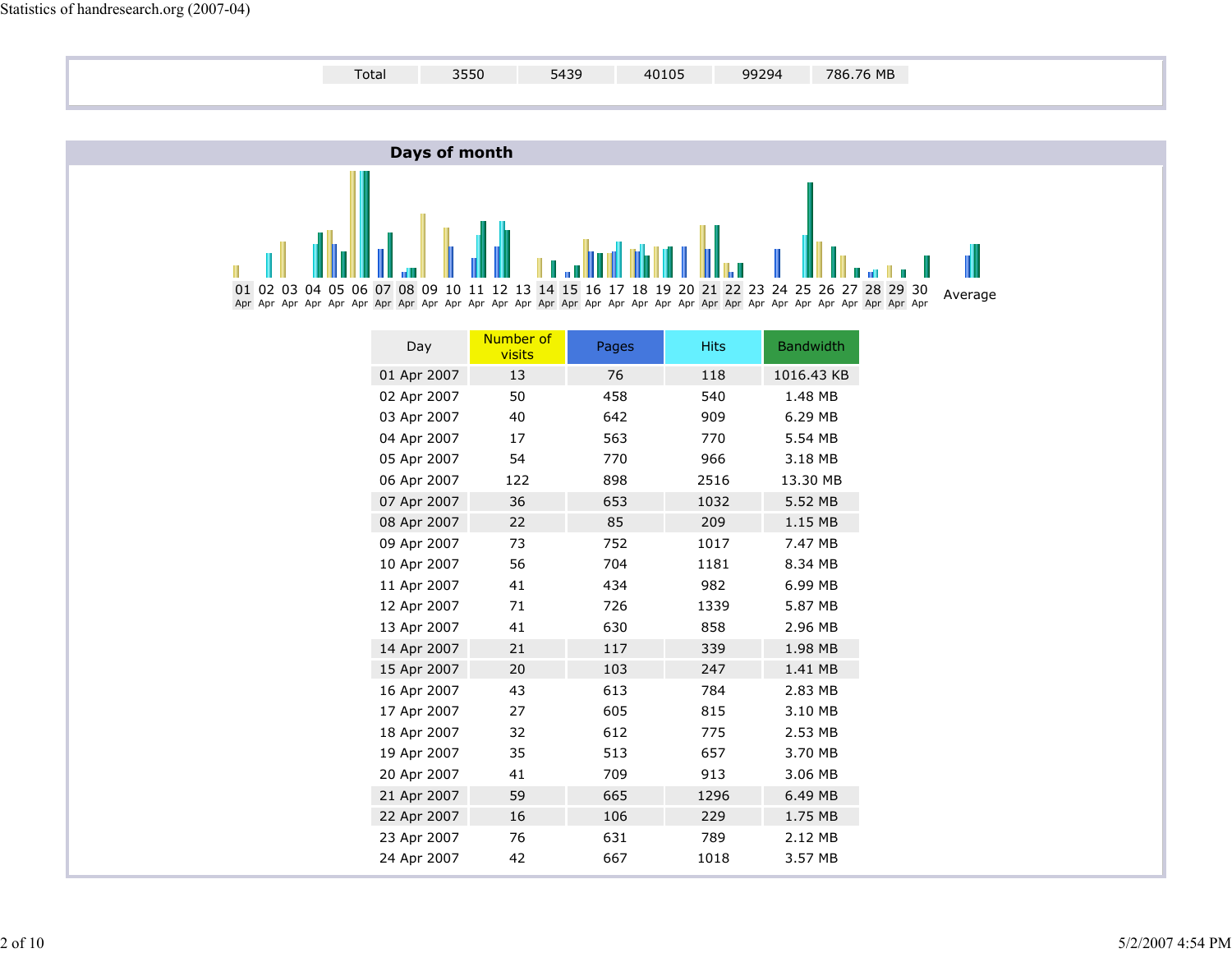| 25 Apr 2007 | 25    | 634    | 991    | 11.90 MB  |
|-------------|-------|--------|--------|-----------|
| 26 Apr 2007 | 40    | 639    | 858    | 3.71 MB   |
| 27 Apr 2007 | 24    | 81     | 233    | 1.07 MB   |
| 28 Apr 2007 | 11    | 96     | 159    | 1.25 MB   |
| 29 Apr 2007 | 13    | 69     | 175    | 841.58 KB |
| 30 Apr 2007 | 14    | 124    | 305    | 2.60 MB   |
| Average     | 39.17 | 479.17 | 767.33 | 4.10 MB   |
| Total       | 1175  | 14375  | 23020  | 122.95 MB |
|             |       |        |        |           |



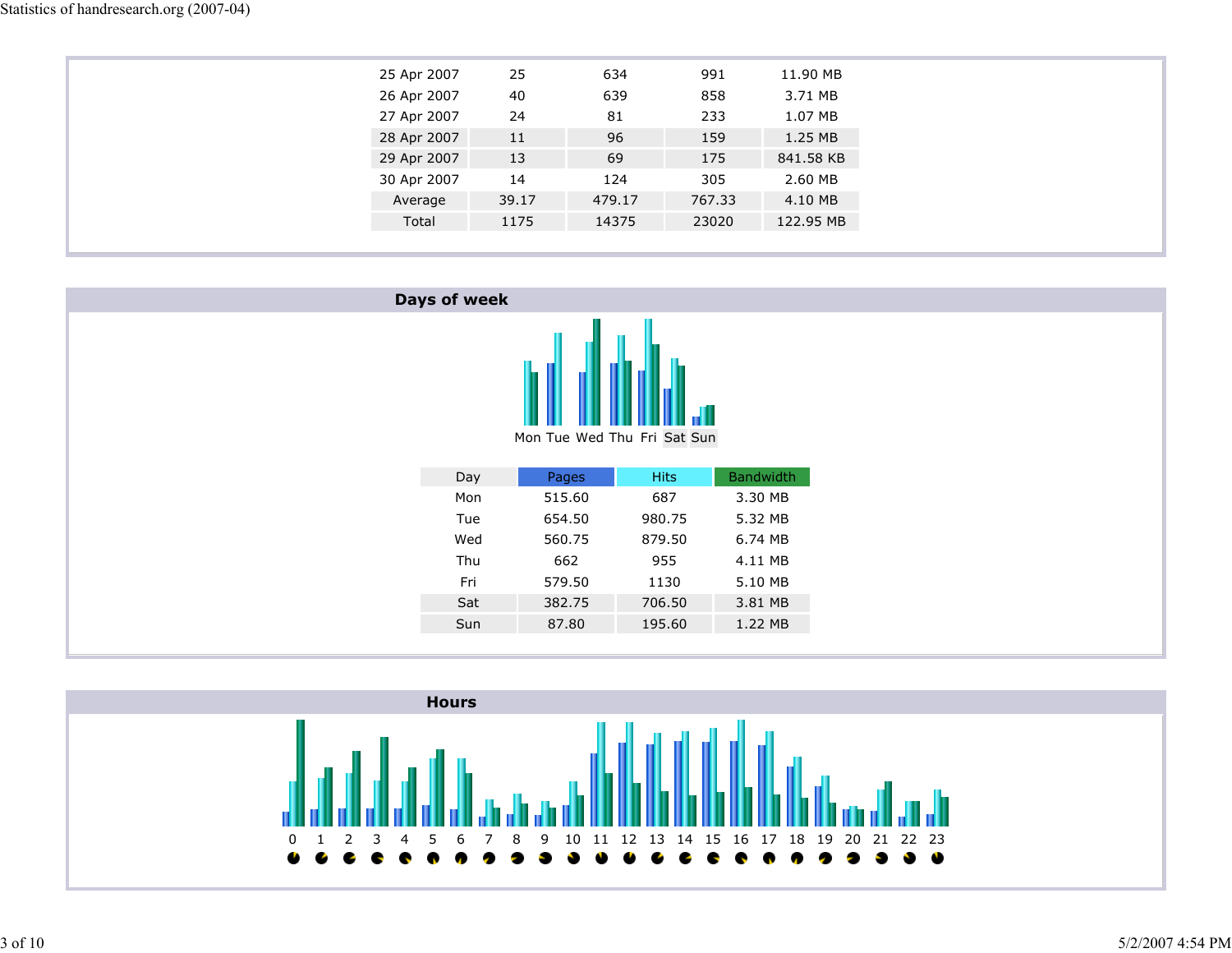| Hours | Pages | <b>Hits</b> | <b>Bandwidth</b> | Hours | Pages | Hits | <b>Bandwidth</b> |
|-------|-------|-------------|------------------|-------|-------|------|------------------|
| 00    | 216   | 712         | 12.61 MB         | 12    | 1344  | 1683 | 5.14 MB          |
| 01    | 257   | 776         | 6.96 MB          | 13    | 1325  | 1517 | 4.09 MB          |
| 02    | 266   | 847         | 8.86 MB          | 14    | 1382  | 1522 | 3.64 MB          |
| 03    | 280   | 729         | 10.63 MB         | 15    | 1363  | 1585 | 4.03 MB          |
| 04    | 270   | 716         | 6.94 MB          | 16    | 1378  | 1707 | 4.57 MB          |
| 05    | 326   | 1099        | 9.22 MB          | 17    | 1301  | 1519 | 3.70 MB          |
| 06    | 264   | 1095        | 6.30 MB          | 18    | 965   | 1115 | 3.29 MB          |
| 07    | 138   | 435         | 2.23 MB          | 19    | 638   | 811  | 2.68 MB          |
| 08    | 176   | 521         | 2.54 MB          | 20    | 261   | 307  | 1.88 MB          |
| 09    | 160   | 380         | 2.13 MB          | 21    | 241   | 587  | 5.31 MB          |
| 10    | 326   | 714         | 3.62 MB          | 22    | 151   | 393  | 2.90 MB          |
| 11    | 1167  | 1670        | 6.19 MB          | 23    | 180   | 580  | 3.50 MB          |
|       |       |             |                  |       |       |      |                  |

|                           | <b>Countries (Top 25) - Full list</b> |    |                |                |                  |  |  |  |
|---------------------------|---------------------------------------|----|----------------|----------------|------------------|--|--|--|
|                           | Countries                             |    | Pages          | <b>Hits</b>    | <b>Bandwidth</b> |  |  |  |
| a                         | United States                         | us | 13076          | 20587          | 103.44 MB        |  |  |  |
| $\overline{\phantom{a}}$  | India                                 | in | 351            | 351            | 636.87 KB        |  |  |  |
| ×.                        | Iran                                  | ir | 343            | 631            | 9.83 MB          |  |  |  |
|                           | European Union                        | eu | 205            | 501            | 3.08 MB          |  |  |  |
| 9                         | Unknown                               | ip | 60             | 230            | 1.06 MB          |  |  |  |
| N                         | Canada                                | ca | 59             | 130            | 802.09 KB        |  |  |  |
|                           | Germany                               | de | 59             | 91             | 318.10 KB        |  |  |  |
| 꽃                         | Great Britain                         | gb | 46             | 144            | 1.74 MB          |  |  |  |
| ÷                         | Netherlands                           | nl | 36             | 56             | 178.59 KB        |  |  |  |
| ╈                         | Sweden                                | se | 36             | 36             | 65.32 KB         |  |  |  |
| $\frac{1}{N}$             | Hong Kong                             | hk | 32             | 32             | 58.06 KB         |  |  |  |
| H                         | Italy                                 | it | 32             | 43             | 125.07 KB        |  |  |  |
| 帶                         | Australia                             | au | 11             | 60             | 545.87 KB        |  |  |  |
| H                         | France                                | fr | 8              | 31             | 190.53 KB        |  |  |  |
|                           | Japan                                 | jp | 6              | 19             | 194.74 KB        |  |  |  |
|                           | Austria                               | at | $\overline{4}$ | 18             | 100.92 KB        |  |  |  |
| ₹,                        | New Zealand                           | nz | 2              | 14             | 71.10 KB         |  |  |  |
| Ξ                         | Puerto Rico                           | pr | $\overline{2}$ | $\overline{2}$ | 39.01 KB         |  |  |  |
| $\mathbb{C}^{\mathbb{Z}}$ | Turkey                                | tr | $\mathbf{1}$   | $\mathbf{1}$   | 134.04 KB        |  |  |  |
|                           | Spain                                 | es | $\mathbf{1}$   | $\mathbf{1}$   | 18.67 KB         |  |  |  |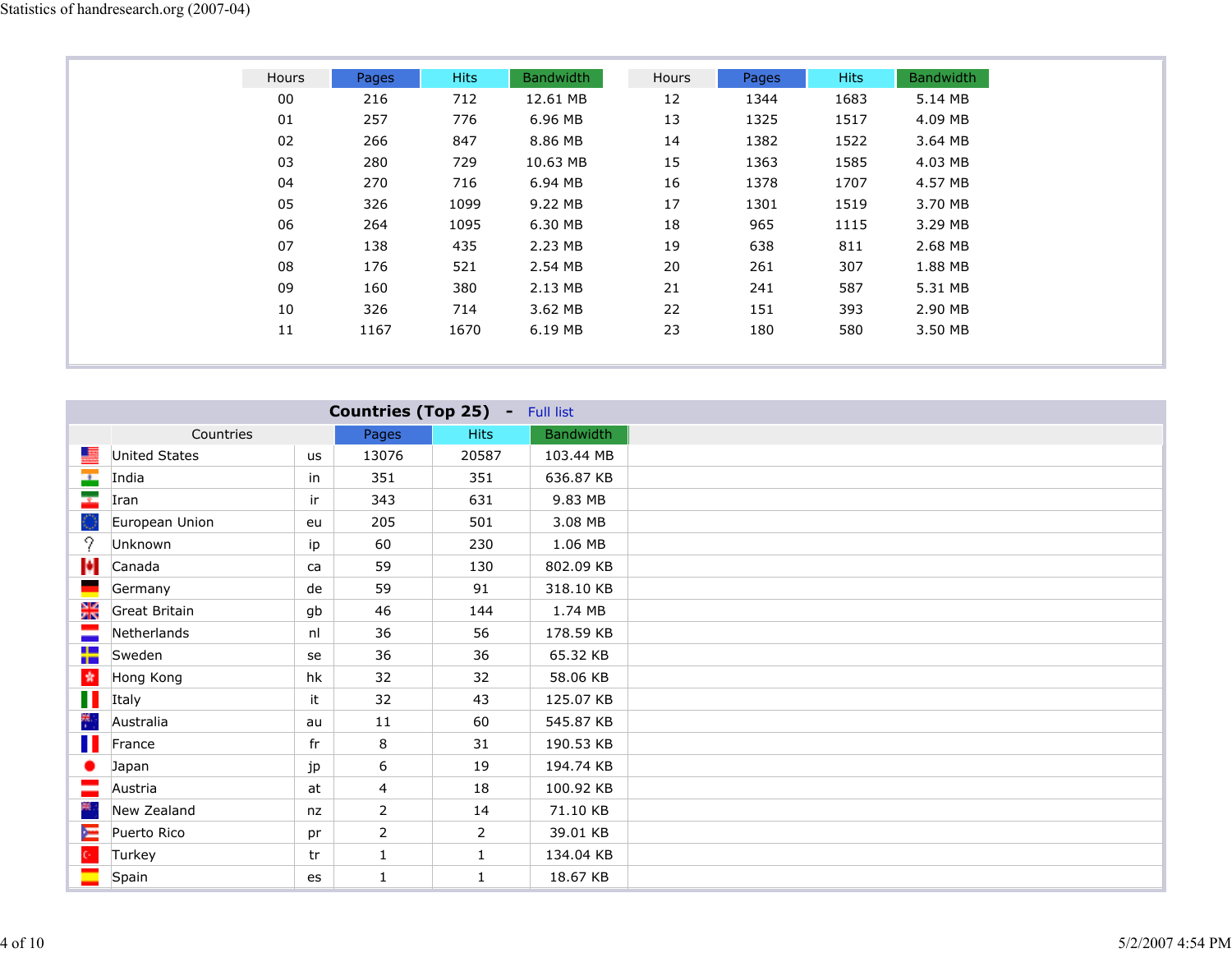| ₩ | Norway        | no |          | 9         | 47.15 KB  |
|---|---------------|----|----------|-----------|-----------|
| ÷ | Switzerland   | ch |          | 9         | 47.62 KB  |
|   | Singapore     | sg | <b>.</b> | 9         | 47.62 KB  |
|   | Lebanon       | Ib |          | 13        | 59.66 KB  |
|   | Pakistan      | pk |          | <b>T</b>  | 211.82 KB |
|   | <b>Others</b> |    | υ        | <u>д.</u> | 9.89 KB   |

| Hosts (Top 25) - Full list - Last visit - Unresolved IP Address    |       |             |                  |                     |
|--------------------------------------------------------------------|-------|-------------|------------------|---------------------|
| Hosts: 0 Known, 588 Unknown (unresolved ip)<br>548 Unique visitors | Pages | <b>Hits</b> | <b>Bandwidth</b> | Last visit          |
| 64.62.157.218                                                      | 1415  | 1415        | 0                | 30 Apr 2007 - 23:32 |
| 122.162.195.27                                                     | 629   | 629         | 1.11 MB          | 05 Apr 2007 - 21:40 |
| 69.228.68.118                                                      | 620   | 2183        | 24.22 MB         | 30 Apr 2007 - 23:54 |
| 122.162.204.212                                                    | 570   | 570         | 1.01 MB          | 20 Apr 2007 - 20:34 |
| 122.162.206.39                                                     | 531   | 531         | 963.47 KB        | 09 Apr 2007 - 20:25 |
| 122.162.206.147                                                    | 496   | 524         | 1.02 MB          | 23 Apr 2007 - 19:26 |
| 122.162.196.224                                                    | 496   | 496         | 899.97 KB        | 18 Apr 2007 - 18:42 |
| 122.162.196.164                                                    | 490   | 490         | 889.08 KB        | 13 Apr 2007 - 19:57 |
| 122.162.195.245                                                    | 474   | 474         | 860.05 KB        | 26 Apr 2007 - 19:00 |
| 122.162.200.240                                                    | 465   | 465         | 843.72 KB        | 16 Apr 2007 - 20:21 |
| 122.162.203.146                                                    | 437   | 493         | 994.93 KB        | 24 Apr 2007 - 18:11 |
| 122.162.194.172                                                    | 437   | 437         | 792.92 KB        | 07 Apr 2007 - 17:57 |
| 122.162.195.201                                                    | 430   | 430         | 780.21 KB        | 12 Apr 2007 - 17:51 |
| 122.162.194.50                                                     | 429   | 785         | 2.35 MB          | 21 Apr 2007 - 18:54 |
| 122.162.196.211                                                    | 409   | 409         | 742.11 KB        | 03 Apr 2007 - 17:34 |
| 122.162.198.23                                                     | 377   | 520         | 1.90 MB          | 10 Apr 2007 - 17:11 |
| 61.11.106.112                                                      | 351   | 351         | 636.87 KB        | 17 Apr 2007 - 10:30 |
| 122.162.197.123                                                    | 346   | 346         | 627.80 KB        | 17 Apr 2007 - 16:18 |
| 122.162.193.205                                                    | 320   | 334         | 661.82 KB        | 02 Apr 2007 - 22:18 |
| 122.162.192.240                                                    | 308   | 369         | 797.86 KB        | 04 Apr 2007 - 18:43 |
| 122.162.201.124                                                    | 245   | 273         | 590.18 KB        | 25 Apr 2007 - 15:40 |
| 122.162.201.122                                                    | 234   | 234         | 424.58 KB        | 19 Apr 2007 - 17:57 |
| 122.162.205.216                                                    | 229   | 229         | 415.51 KB        | 25 Apr 2007 - 19:34 |
| 122.162.200.249                                                    | 131   | 302         | 1.41 MB          | 11 Apr 2007 - 12:18 |
| 122.162.205.163                                                    | 94    | 94          | 170.56 KB        | 19 Apr 2007 - 19:36 |
| <b>Others</b>                                                      | 3412  | 9637        | 78.12 MB         |                     |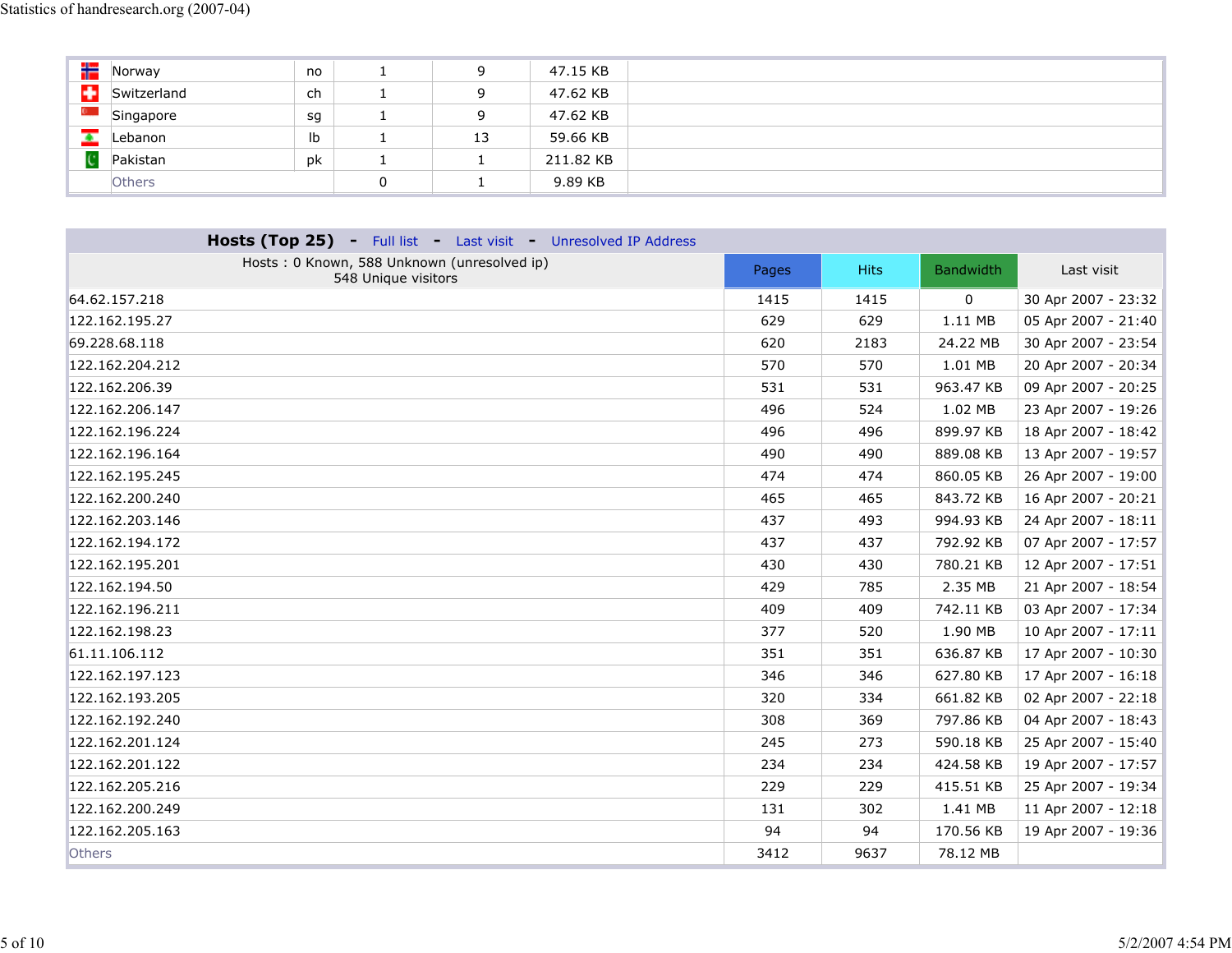| <b>Authenticated users (Top 10)</b> - Full list - Last visit |       |       |                  |            |
|--------------------------------------------------------------|-------|-------|------------------|------------|
| Authenticated users: 0                                       | Pages | Hits  | <b>Bandwidth</b> | Last visit |
| Other logins (and/or anonymous users)                        | 14375 | 23020 | 122.95 MB        |            |

| Robots/Spiders visitors (Top 25)<br>$-$ Full list $-$<br>Last visit |             |                  |                     |
|---------------------------------------------------------------------|-------------|------------------|---------------------|
| 9 different robots*                                                 | <b>Hits</b> | <b>Bandwidth</b> | Last visit          |
| Googlebot                                                           | $1383 + 45$ | 138.61 MB        | 30 Apr 2007 - 13:30 |
| Unknown robot (identified by 'crawl')                               | $1292 + 8$  | 35.70 MB         | 30 Apr 2007 - 07:09 |
| <b>MSNBot</b>                                                       | $605 + 297$ | 30.18 MB         | 30 Apr 2007 - 18:14 |
| Inktomi Slurp                                                       | $182 + 162$ | 6.52 MB          | 30 Apr 2007 - 19:02 |
| Unknown robot (identified by hit on 'robots.txt')                   | $0 + 30$    | 4.19 KB          | 30 Apr 2007 - 03:28 |
| Unknown robot (identified by 'spider')                              | $8 + 5$     | 151.25 KB        | 28 Apr 2007 - 01:43 |
| <b>AskJeeves</b>                                                    | $5 + 5$     | 9.77 KB          | 30 Apr 2007 - 18:13 |
| Alexa (IA Archiver)                                                 | $5 + 3$     | 73.10 KB         | 19 Apr 2007 - 00:20 |
| Unknown robot (identified by 'robot')                               | 5           | 27.20 KB         | 14 Apr 2007 - 13:35 |

\* Robots shown here gave hits or traffic "not viewed" by visitors, so they are not included in other charts. Numbers after + are successful hits on "robots.txt" files

| <b>Visits duration</b>                  |                     |         |
|-----------------------------------------|---------------------|---------|
| Number of visits: 1175 - Average: 607 s | Number of<br>visits | Percent |
| $0s-30s$                                | 738                 | 62.8%   |
| 30s-2mn                                 | 80                  | 6.8 %   |
| $2mn-5mn$                               | 45                  | 3.8%    |
| $5mn-15mn$                              | 58                  | 4.9 %   |
| 15mn-30mn                               | 90                  | 7.6 %   |
| $30mn-1h$                               | 66                  | 5.6 %   |
| $1h+$                                   | 98                  | 8.3 %   |

|        |      | <b>Files type</b>                |             |         |           |         |
|--------|------|----------------------------------|-------------|---------|-----------|---------|
|        |      | Files type                       | <b>Hits</b> | Percent | Bandwidth | Percent |
| 턥      | html | HTML or XML static page          | 11833       | 51.4 %  | 20.56 MB  | 16.7 %  |
| Б      | gif  | Image                            | 5250        | 22.8 %  | 5.36 MB   | $4.3\%$ |
| $\Phi$ | php  | Dynamic Html page or Script file | 2542        | 11 %    | 80.82 MB  | 65.7 %  |
|        | js   | Javascript file                  | 1565        | 6.7%    | 9.15 MB   | 7.4%    |
| K      | jpg  | Image                            | 948         | $4.1\%$ | 1.68 MB   | 1.3%    |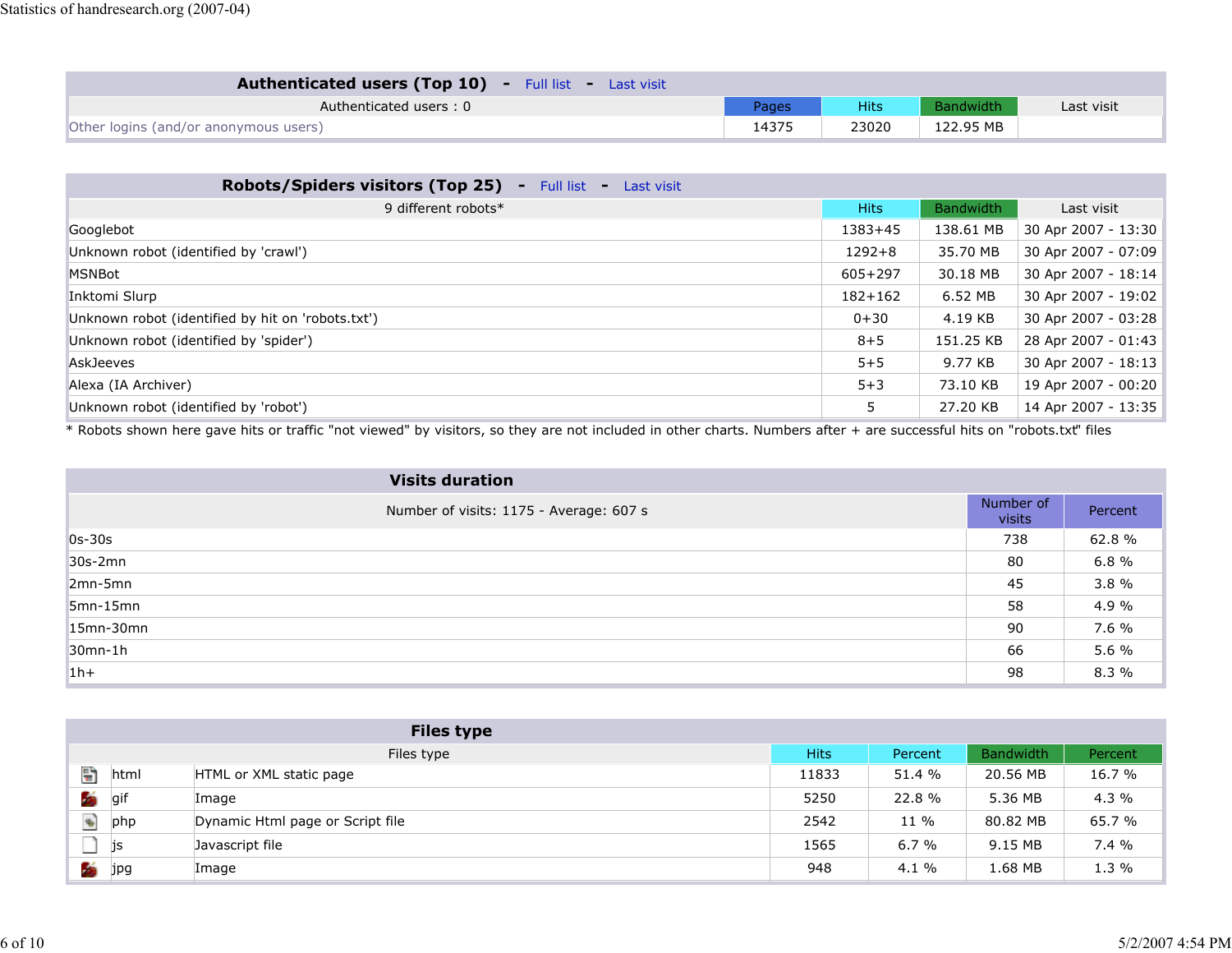| --<br>$\sim$<br>. .<br>$\sim$<br>-Stvie<br>. Sheef<br>Cascading<br>: file<br>. .<br>ີ<br>$\overline{\phantom{a}}$ | 882 | 0/2<br>-<br>$\overline{\phantom{a}}$<br>ں . | 5.36 MB | J |
|-------------------------------------------------------------------------------------------------------------------|-----|---------------------------------------------|---------|---|
|-------------------------------------------------------------------------------------------------------------------|-----|---------------------------------------------|---------|---|

|                                  |               | Pages-URL (Top 25) - Full list - Entry | $-$ Exit       |                |
|----------------------------------|---------------|----------------------------------------|----------------|----------------|
| 94 different pages-url           | <b>Viewed</b> | Average size                           | Entry          | Exit           |
|                                  | 11690         | 1.59 KB                                | 737            | 538            |
| /pages/index.php                 | 419           | 29.30 KB                               | 85             | 167            |
| /pages/scholarships_details.php  | 266           | 18.11 KB                               | 120            | 154            |
| /pages/scholarships.php          | 254           | 11.87 KB                               | 113            | 96             |
| /pages/who_we_are.php            | 159           | 16.10 KB                               | 4              | 29             |
| /admin/news_manage.php           | 109           | 40.04 KB                               |                | 6              |
| /pages/eco_main.php              | 92            | 23.69 KB                               | 8              | 12             |
| /pages/advisors.php              | 90            | 19.64 KB                               | $\overline{7}$ | 14             |
| /pages/papers_list.php           | 87            | 18.25 KB                               | $\overline{4}$ | $\overline{7}$ |
| /pages/staff.php                 | 75            | 14.01 KB                               | 11             | 19             |
| /pages/data.php                  | 68            | 21.68 KB                               | 7              | 8              |
| /pages/papers_menu.php           | 63            | 19.95 KB                               | $\mathbf{1}$   | $\overline{2}$ |
| /pages/papers_abstract.php       | 58            | 13.76 KB                               | 5              | 6              |
| /pages/indexW3C.php              | 56            | 30.77 KB                               | 5              | 5              |
| /admin/news_add.php              | 54            | 37.42 KB                               |                | $\mathbf{1}$   |
| /admin/advisor_add.php           | 49            | 39.95 KB                               |                |                |
| /admin/                          | 48            | 20.48 KB                               | 37             | 17             |
| /admin/advisor_manage.php        | 46            | 40.36 KB                               |                |                |
| /pages/conferences.php           | 43            | 14.26 KB                               | $\mathbf{1}$   | 3              |
| /pages/                          | 43            | 29.43 KB                               | $\mathbf{1}$   | $\mathbf{1}$   |
| /pages/papers_show_file.php      | 43            | 200.35 KB                              | $\overline{7}$ | 15             |
| /pages/calendar.php              | 42            | 14.20 KB                               |                | $\overline{2}$ |
| /FCKeditor/editor/fckeditor.html | 36            | 3.32 KB                                |                | $\mathbf{1}$   |
| /admin/home.php                  | 34            | 35.28 KB                               |                | $\mathbf{1}$   |
| /pages/spotlight.php             | 31            | 13.22 KB                               | $\overline{2}$ | $\overline{7}$ |
| Others                           | 420           | 63.58 KB                               | 20             | 64             |

| <b>Operating Systems (Top 10)</b> - Full list/Versions<br>- Unknown |             |         |
|---------------------------------------------------------------------|-------------|---------|
| <b>Operating Systems</b>                                            | <b>Hits</b> | Percent |
| Unknown                                                             | 11697       | 50.8%   |
| <b>Windows</b>                                                      | 10772       | 46.7 %  |
| Macintosh                                                           | 461         | 2 %     |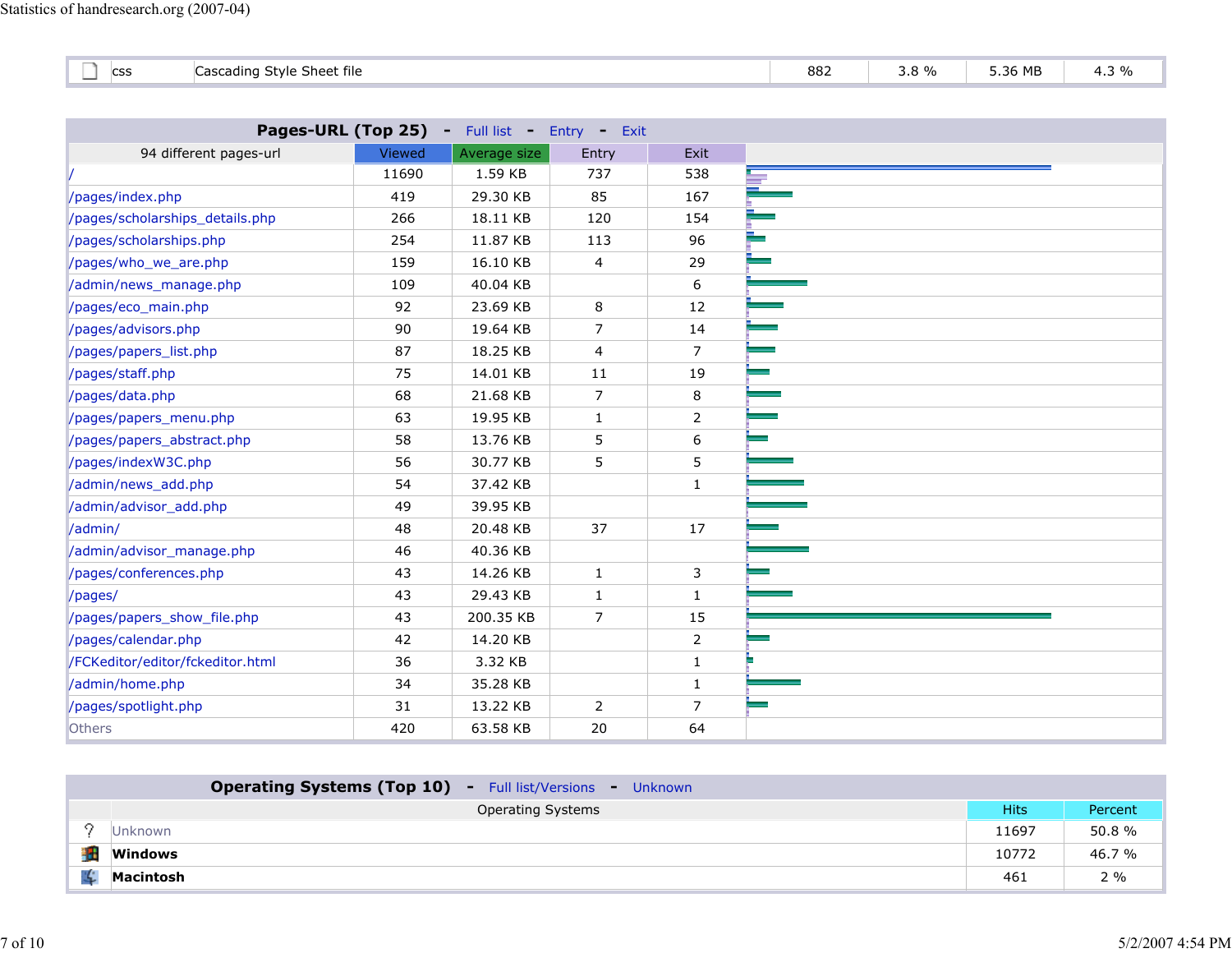| <b>COMPANY</b> | Linux | nn<br>. .<br>ンマ | 20 <sub>1</sub><br>-70<br>0. J 70 |
|----------------|-------|-----------------|-----------------------------------|

|                          | <b>Browsers (Top 10) -</b><br>Full list/Versions -<br>Unknown |         |             |          |
|--------------------------|---------------------------------------------------------------|---------|-------------|----------|
|                          | <b>Browsers</b>                                               | Grabber | <b>Hits</b> | Percent  |
| 9                        | Unknown                                                       | ?       | 11552       | 50.1 %   |
| c                        | <b>MS Internet Explorer</b>                                   | No      | 9301        | 40.4 %   |
| ۱                        | <b>Firefox</b>                                                | No      | 1713        | 7.4 %    |
| ⊜                        | Safari                                                        | No      | 250         | $1\%$    |
| <b>Septiment</b>         | Mozilla                                                       | No      | 123         | $0.5 \%$ |
| $\overline{\phantom{a}}$ | W3C HTML Validator                                            | No      | 26          | $0.1 \%$ |
| $\overline{\phantom{a}}$ | W3C CSS Validator                                             | No      | 21          | $0\%$    |
| $\mathbf{\Theta}$        | Opera                                                         | No      | 17          | $0\%$    |
| ĵ.                       | Kongueror                                                     | No      | 14          | $0\%$    |
| $\overline{\phantom{a}}$ | Links                                                         | No      | 3           | $0\%$    |

| <b>Connect to site from</b>                                                     |                              |       |          |       |         |
|---------------------------------------------------------------------------------|------------------------------|-------|----------|-------|---------|
| Origin                                                                          |                              | Pages | Percent  | Hits  | Percent |
| Direct address / Bookmarks                                                      |                              | 12279 | 97%      | 12467 | 96.9 %  |
| <b>Links from a NewsGroup</b>                                                   |                              |       |          |       |         |
| Links from an Internet Search Engine - Full list                                |                              | 86    | $0.6 \%$ | 86    | 0.6%    |
| 80 80<br>- Google                                                               |                              |       |          |       |         |
| - Yahoo<br>3 <sup>3</sup>                                                       |                              |       |          |       |         |
| - Earth Link<br>$1\quad1$                                                       |                              |       |          |       |         |
| - Unknown search engines 1 1                                                    |                              |       |          |       |         |
| - MSN<br>$1\quad1$                                                              |                              |       |          |       |         |
| Links from an external page (other web sites except search engines) - Full list |                              | 282   | 2.2%     | 300   | 2.3%    |
| - http://www.iranianscholarships.com/links.html                                 | 79 79                        |       |          |       |         |
| - http://www.uniquezanfoundation.org                                            | 25 25                        |       |          |       |         |
| - http://www.parstimes.com/women/                                               | 14 14                        |       |          |       |         |
| - http://www.filebox.vt.edu/users/salehi/other.htm                              | 13 13                        |       |          |       |         |
| - http://www.iwebtool.com/search_view                                           | 10 10                        |       |          |       |         |
| - http://www.parstimes.com/iranian_american.html                                | 7 7                          |       |          |       |         |
| - http://paziresh.info/Int.Scholarships.html                                    | 5 <sub>5</sub>               |       |          |       |         |
| - http://beshkar.blogspot.com                                                   | 44                           |       |          |       |         |
| - http://us.f382.mail.yahoo.com/ym/ShowLetter                                   | 3 <sub>3</sub>               |       |          |       |         |
| - http://persiancenter.org/events.html                                          | 3<br>$\overline{\mathbf{3}}$ |       |          |       |         |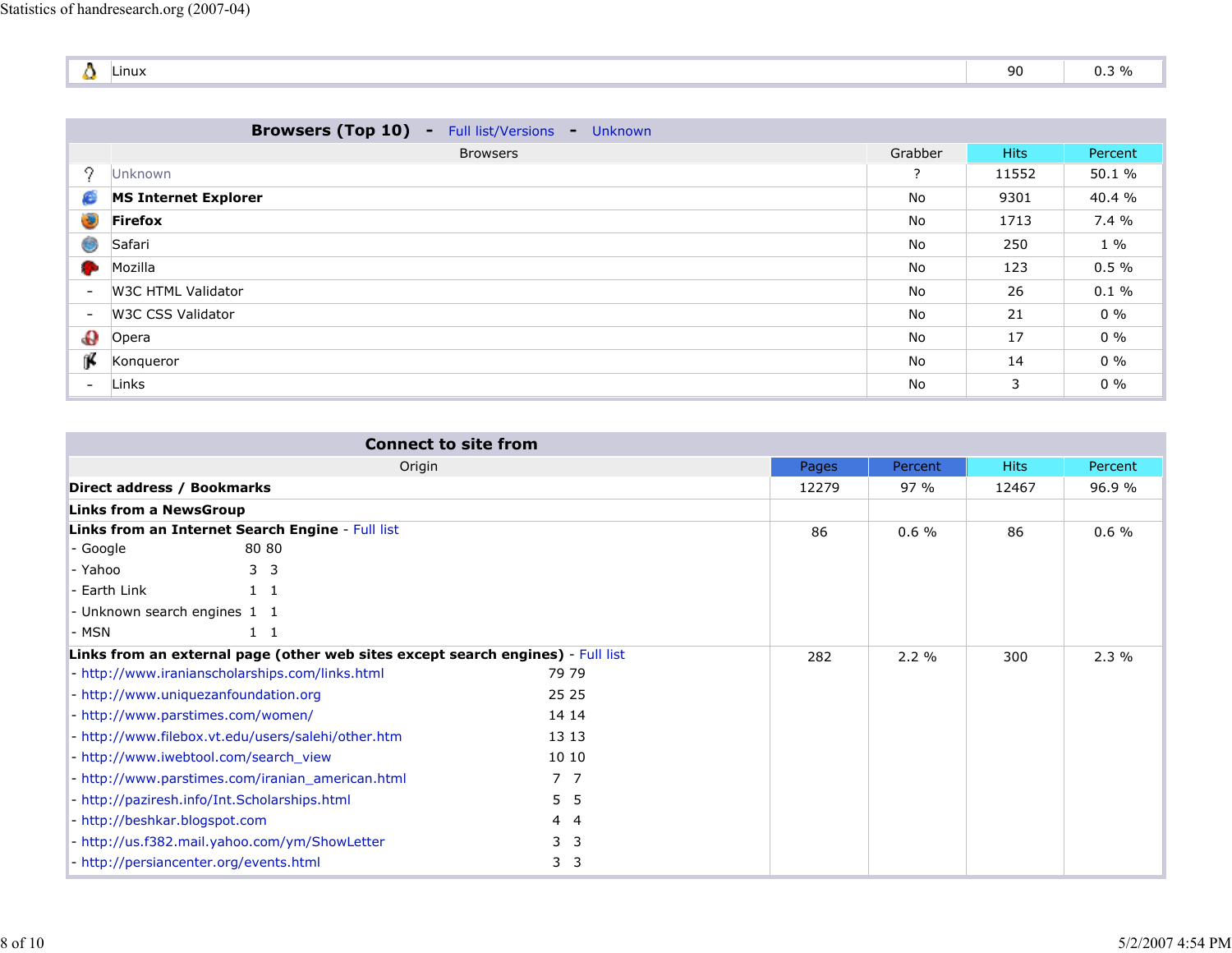| - http://www.pingdom.com/monitor/www.handresearch.org                  | 3 <sub>3</sub> |  |  |  |
|------------------------------------------------------------------------|----------------|--|--|--|
| - http://us.f431.mail.yahoo.com/ym/ShowLetter                          | 3 <sub>3</sub> |  |  |  |
| - http://www.milagro-interactive.com/pages/swf/showcase/website_de 3 3 |                |  |  |  |
| - http://b6.mail.yahoo.com/ym/thehandfoundation.org/ShowLetter         | 3 <sub>3</sub> |  |  |  |
| - http://us.f331.mail.yahoo.com/ym/ShowLetter                          | 3 <sub>3</sub> |  |  |  |
| - http://us.f515.mail.yahoo.com/ym/ShowLetter                          | 3 <sub>3</sub> |  |  |  |
| - http://us.mg1.mail.yahoo.com/dc/launch                               | 3 <sub>3</sub> |  |  |  |
| - http://us.f324.mail.yahoo.com/ym/ShowLetter                          | 3 <sub>3</sub> |  |  |  |
| - http://us.f396.mail.yahoo.com/ym/ShowLetter                          | 2 <sub>2</sub> |  |  |  |
| - http://iranianscholarships.com/links.html                            | 2 <sub>2</sub> |  |  |  |
| - http://us.f544.mail.yahoo.com/ym/ShowLetter                          | 2 <sub>2</sub> |  |  |  |
| - http://us.f369.mail.yahoo.com/ym/ShowLetter                          | 2 <sub>2</sub> |  |  |  |
| - http://www.persiancenter.org/events.html                             | 2 <sub>2</sub> |  |  |  |
| - http://us.f526.mail.yahoo.com/dc/launch                              | 2 <sub>2</sub> |  |  |  |
| - http://us.f608.mail.yahoo.com/ym/ShowLetter                          | 2 <sub>2</sub> |  |  |  |
| - Others                                                               | 81 99          |  |  |  |
| <b>Unknown Origin</b>                                                  |                |  |  |  |

| <b>Search Keyphrases (Top 10)</b><br><b>Full list</b> |                |          | <b>Search Keywords (Top 25)</b><br><b>Full list</b> |        |         |  |
|-------------------------------------------------------|----------------|----------|-----------------------------------------------------|--------|---------|--|
| 35 different keyphrases                               | Search         | Percent  | 72 different keywords                               | Search | Percent |  |
| bita daryabari                                        | 23             | 31.5 %   | daryabari                                           | 29     | 16.1 %  |  |
| unique zan foundation                                 | 6              | 8.2%     | bita                                                | 27     | 15 %    |  |
| rasoolizadeh                                          | 4              | 5.4%     | foundation                                          | 11     | 6.1%    |  |
| farzad taheripour                                     | 3              | $4.1 \%$ | zan                                                 | 9      | 5 %     |  |
| اÙ,ØªØµØ§Ø Ø§ÙŠØ±Ø§Ù†                                 | 3              | $4.1 \%$ | unique                                              | 8      | 4.4 %   |  |
| daryabari bita                                        | 2              | 2.7%     | research                                            | 5      | 2.7%    |  |
| hand research foundation                              | $\overline{2}$ | 2.7%     | iran                                                | 5      | 2.7%    |  |
| daryabari                                             | $\overline{2}$ | 2.7%     | hand                                                | 5      | 2.7%    |  |
| ghahreman abdoli                                      | 2              | 2.7%     | اÙ,تصاØ                                             | 4      | 2.2%    |  |
| oldsmobile                                            |                | 1.3%     | rasoolizadeh                                        | 4      | 2.2%    |  |
| Other phrases                                         | 25             | 34.2 %   | ايران                                               | 3      | 1.6 %   |  |
|                                                       |                |          | taheripour                                          | 3      | 1.6%    |  |

farzad  $1.6\ \%$ 

ghahreman 2 1.1 % university 2 1.1 %

economics 22.1 % and 22.1 % and 22.1 % and 22.1 % and 22.1 % and 22.1 % and 22.1 % and 22.1 % and 22.1 % and 22.1 % and 22.1 % and 22.1 % and 22.1 % and 22.1 % and 22.1 % and 22.1 % and 22.1 % and 22.1 % and 22.1 % and 22.

1.6 %

 $1.1~\%$